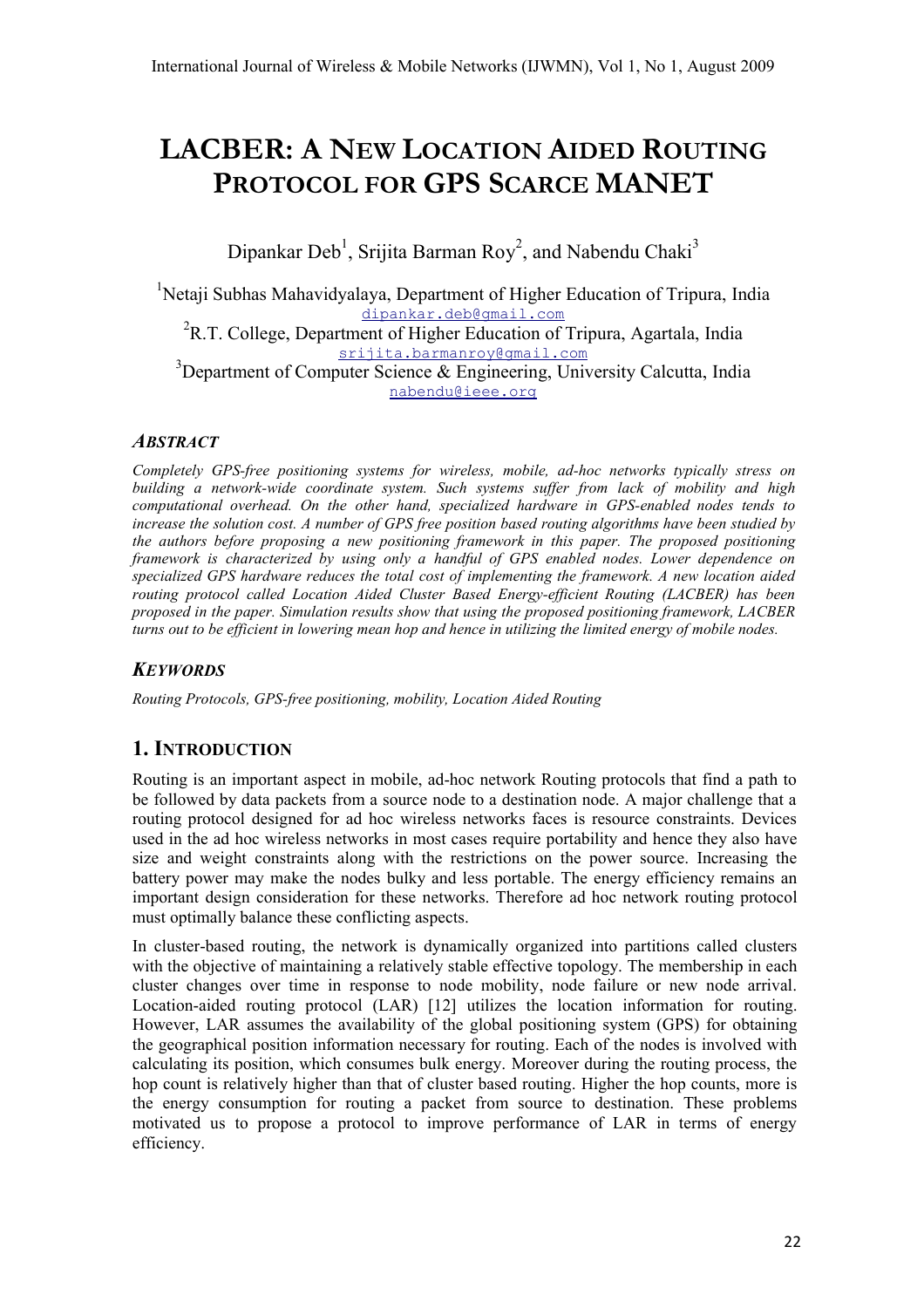In this paper, a new location aided cluster based energy efficient routing protocol (LACBER) has been proposed in section 4. Before this we present a brief review in section 2 on some of the existing solutions that we came across. Although the proposed protocol is location-based, we proposed to use only a few GPS enabled nodes in the entire network to keep costs lower. The proposed planning and assumptions for network formation including a proposed algorithm for selection of cluster heads is given in section 3. Section 5 presents a performance analysis of LAR with the adoption LACBER using simulation results.

## **2. RELATED WORK**

Position based routing means forwarding packets to the destination's position or nearer to the position. Position-based routing algorithms eliminate some of the limitations of topology-based routing by using additional information. They require that information about the physical position of the participating nodes be available. Each node determines its own position through the use of GPS or some other type of positioning service. A location service is used by the sender of a packet to determine the position of the destination.

GPS uses the satellites as reference points to effectively calculate the positions of ground nodes. Some of the real world applications of GPS include location estimation, tracking, navigation, mapping and providing timing services. To use GPS, a node must be equipped with a GPS receiver which is responsible for estimating the absolute position of the node in the global coordinate system. Though GPS makes it possible to provide a wide range of positioning services, it is not a completely viable solution for ad hoc networks due to its additional hardware support, cost, and power consumption.

A wide variety routing protocols aimed to localize the ad hoc network without the support of GPS [1, 3, 5, 6, 7] have been proposed over the years. Some techniques use GPS but for very few nodes. These nodes are often referred as anchor nodes or reference nodes. Both of these type of localization i.e. 'Completely GPS Free Localization [1], [3], [5], [6], [7] etc or 'Using Very Few Anchor Node' [2], [8], [14], provide techniques to localize the network in a GPS-Less or GPS-Scarce area. The GPS-less localization approaches establish a virtual coordinate system and try to localize the network in that coordinate System. These coordinate system are established on the basis distance measurement [1, 6] (using ToA or AoA) or on the basis of hop count [5, 7]. But the problem with this coordinate system is that the exact physical position of the nodes can not be determined in the absence of GPS.

In paper [1], nodes can measure relative distances from neighbours using the method called Time of Arrival (ToA) mobile nodes estimate their positions. AOA (Angle of Arrival) and other approaches are also used for calculating position of the node [2]. Only a fraction of the nodes have positioning capabilities through GPS. However, each node will be able to calculate the position and orientation. Nodes are required to have compass to compute the AoA. A localization procedure is proposed in [3] which is mainly designed for completely GPS-free and mobile environment. The network nodes do not need to calculate their position with respect to any anchor node. A local network coordinate system is formed in absence of GPS. This localization is based on directional neighbours localization. This algorithm runs on a fairly large or small and mobile environment.

The algorithms [5] determine locations of nodes based on the connectivity between nodes. The basic idea behind that algorithm is to estimate distances between nearby nodes by counting their common neighbours. This is a hop count and connectivity based approach. The process starts while an anchor node initiates the algorithm by broadcasting a message to its neighbour. On receiving this message a node estimates its hop count from anchor. While any intermediate node broadcast this message then the sender ID hop count and distance of the predecessor are included inside the message. From this received message a node get the distance of previous two nodes and distance between them. In order to calculate the distance with respect to the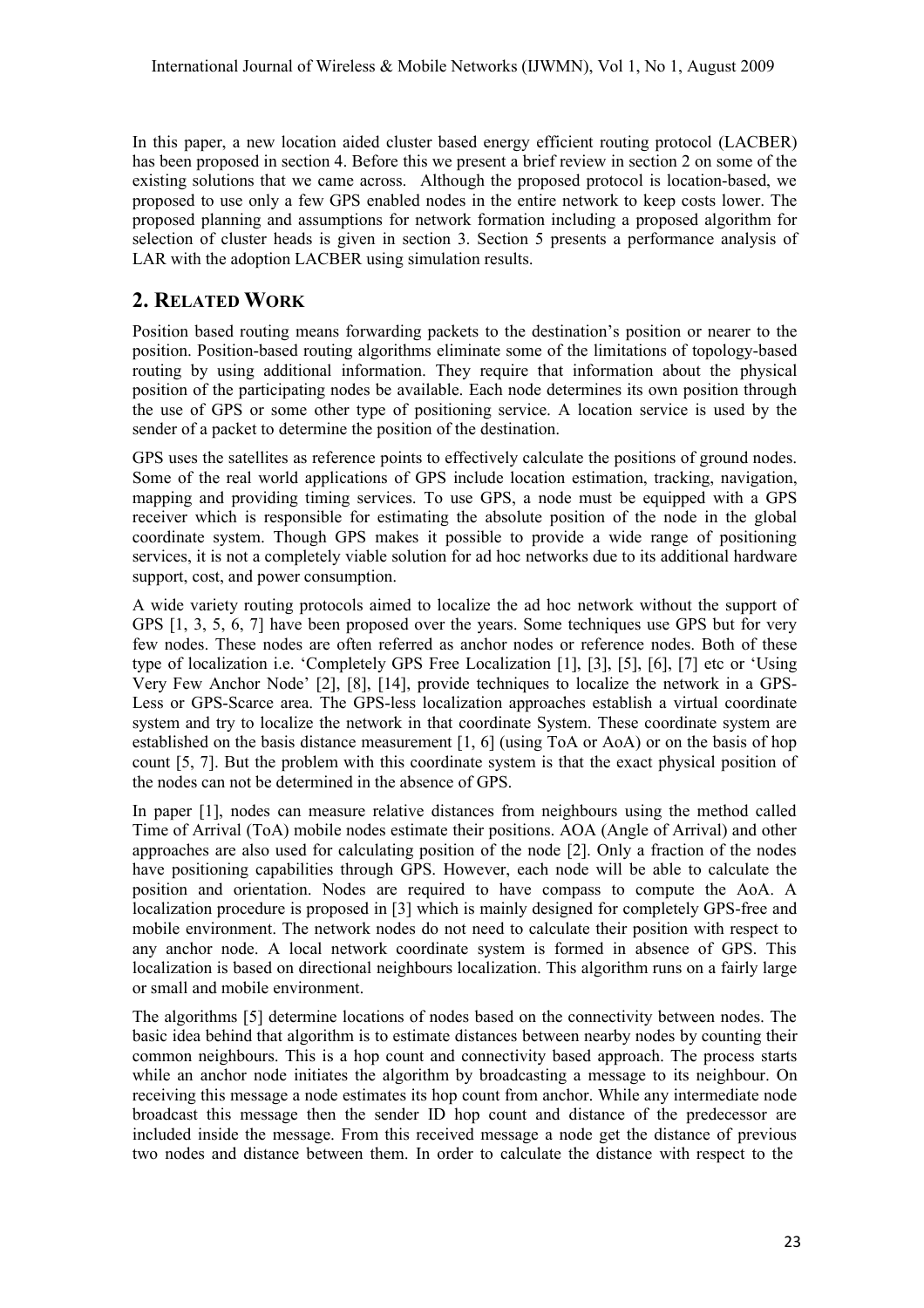current node a method called 'Progress Estimation' is proposed. In this method the displacement to the current node is calculated, from this the distance to the current can be calculated. The positioning approach described in [6] is a distributed and scalable GPS free positioning algorithm for wireless sensor networks. A clustering based approach for the coordinate formation is used, wherein a small subset of the nodes can successfully establish the coordinate system for the whole network. The basic idea behind this procedure is that, with a small set of nodes local coordinate system is formed and at last it converges to a global coordinate system. It is assumed that nodes measure relative distance with other neighbour with TOA method. This positioning algorithm is claimed to be scalable into large network. Construction of a virtual coordinate system in a sensor network where no position information is available is the main objective of the algorithm proposed in [7]. The virtual coordinate system is referred as VCap. It is claimed that virtual coordinate assignment support geographic routing. The protocol (called VCap) supports geographic routing which defines coordinates exclusively based on hop distances. The VCap protocol exploits four rounds (based on broadcasts) to identify three anchor nodes (namely *X*, *Y* and *Z*), and it assigns each node with a triplet of coordinates given by the hop distances from the anchors. The storage overhead for each sensor node is limited to the storage of the triplet of coordinates it is assigned. The approach suggested in [8] will require deployment of some reference point (RPs). These RPs periodically broadcast beacon frame containing positioning information. It is a distributed GPS-less self-positioning system. In this RP based system, the location can be determined by the sensor node itself without GPS or centralized server. Sensor nodes only use simple connectivity metric and localization data in the beacon frame to calculate their locations. That is, the sensor nodes require little computation to localize by themselves. So this localization system is a connectivity based approach. A Comparison of ad hoc localization Algorithms is shown in Table 1.

| <b>Name of</b>                                                        |            | <b>Reference Positioning</b> | <b>Assumptions</b>                                                                                                                                                                                                | Limitations                                                                | Approach                                                                                                                                               |
|-----------------------------------------------------------------------|------------|------------------------------|-------------------------------------------------------------------------------------------------------------------------------------------------------------------------------------------------------------------|----------------------------------------------------------------------------|--------------------------------------------------------------------------------------------------------------------------------------------------------|
| Localization                                                          | Node       | Approach                     |                                                                                                                                                                                                                   |                                                                            |                                                                                                                                                        |
| free $NO$<br>GPS<br>Positioning in<br>MANET $[1]$                     |            | <b>1. TOA</b>                | Maximum $\vert 1$ .<br>1.<br>2. Triangulation speed of the number<br>node limited.<br>2. Nodes have assumed to be the<br>high degree of static.<br>connectivity.                                                  | Sufficient $ A $<br>nodes<br>2. Position is<br>measured<br>in<br>2D space. | location<br>$of$ reference<br>group<br>is is formed with<br>reference  <br>node in centre.                                                             |
| APS $[2]$                                                             | <b>YES</b> | <b>AOA</b>                   | Tо<br>AOA each node keep<br>is required have signaling<br>Actuator.                                                                                                                                               | measure $APS$ aims to Each<br>complexity.                                  | node  <br>low calculate<br>$DV-$<br>bearing and DV-<br>radial from<br>the<br>anchors nodes                                                             |
| <b>GPS</b><br>Free $ NO$<br>Node<br>Localization<br>$\lceil 3 \rceil$ |            | <b>TOA</b>                   | Each node has While<br>Motion<br>actuators<br>allow nodes to $\vert$ in parallel, this $\vert$ direction<br>move a specific algorithm will movement<br>specific<br>direction (with relative)<br>respect<br>North) | nodes<br>calculate<br>to distance.                                         | two Calculate<br>the I<br>move relative distance<br>that equal distance and exchange the<br>of  <br>and<br>distance in a be unable to distance covered |

Table 1. Comparison of ad hoc localization Algorithms.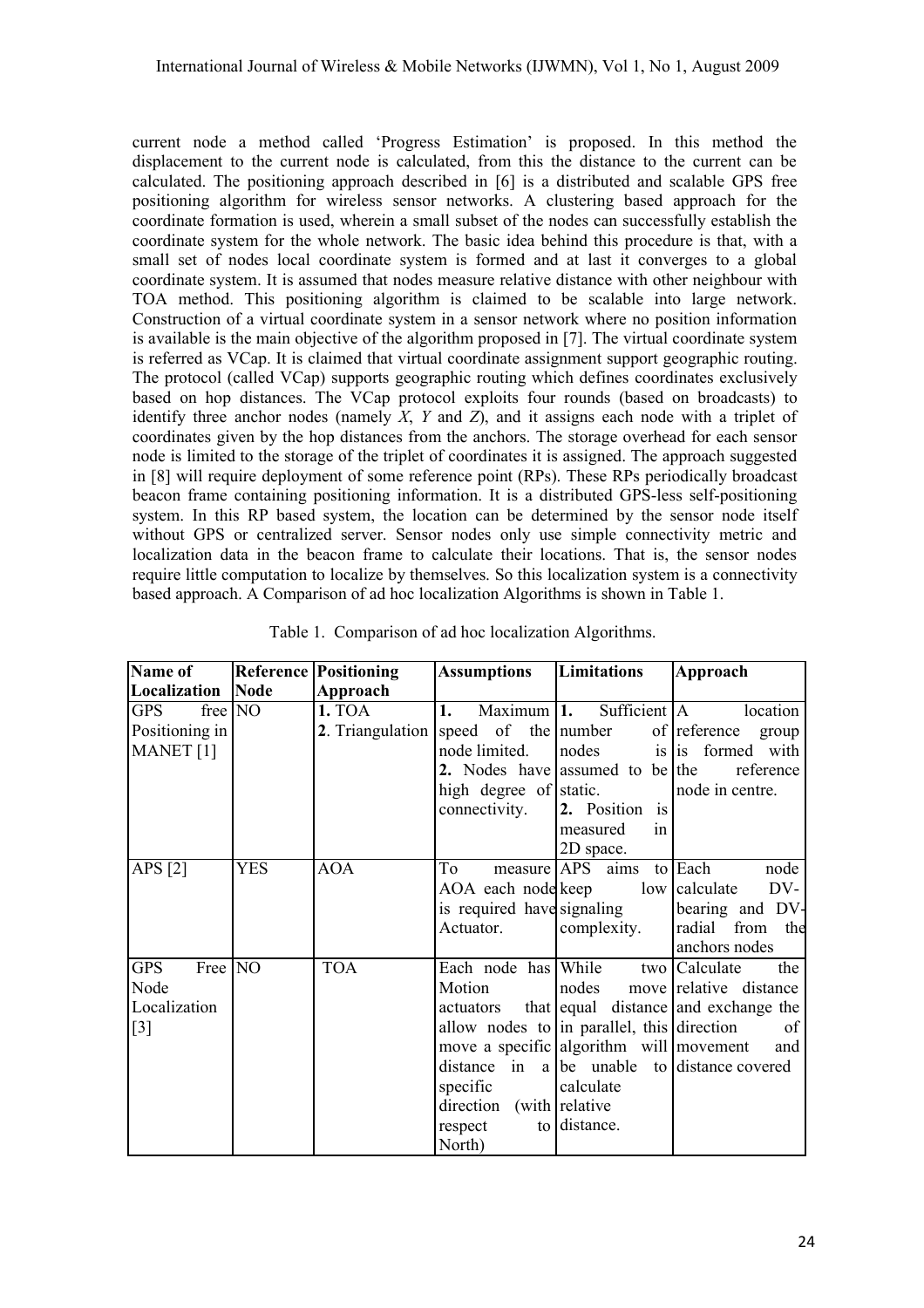| <b>Limitations</b><br>Name of<br><b>Reference   Positioning</b><br><b>Assumptions</b><br>Approach |           |
|---------------------------------------------------------------------------------------------------|-----------|
| Localization<br>Node<br>Approach                                                                  |           |
| GPSFR with NO<br>Directional<br>It designed for Each node has Each node                           | has       |
| vehicular n/w.<br>intelligent<br>to maintain a two antennas<br>antenna<br>and                     |           |
| vehicle<br>cache to store f-antenna<br>local                                                      | for       |
| info about its f- front<br>[4]<br>periodical                                                      | direction |
| beaconing<br>node<br>and b- and b-antenna for                                                     |           |
| rear direction<br>node                                                                            |           |
|                                                                                                   |           |
|                                                                                                   |           |
| The<br>Scalable<br>&N <sub>O</sub><br><b>TOA</b><br>Nodes estimate $ 1$ .<br>$ID$ Cluster         | based     |
| Distributed<br>using based approach distributed<br>distance                                       |           |
| <b>GPS</b><br>free<br>ToA.<br>not approach<br><i>is</i>                                           |           |
| applicable<br>positioning<br>in                                                                   |           |
| WSN.<br>for<br>sensor                                                                             |           |
| 2. As it is a<br>Network[6]                                                                       |           |
| distributed                                                                                       |           |
| system so the                                                                                     |           |
| concept<br>οf                                                                                     |           |
| master node is                                                                                    |           |
| not suitable.                                                                                     |           |
| 3. Each time the                                                                                  |           |
| master<br>node                                                                                    |           |
| with lowest ID                                                                                    |           |
| move away the                                                                                     |           |
| coordinate                                                                                        |           |
| system have to                                                                                    |           |
| be formed                                                                                         |           |
| free $N\overline{O}$<br>Each node If the elected The<br><b>GPS</b><br>virtual $ 1$ .<br>A         | VCap      |
| Coordinate<br>is has an unique coordinate fails protocol<br>Coordinate                            |           |
| ID<br>Assignment<br>established,<br>or moves away<br>exploits                                     | four      |
| main on basis $ 2$ .<br>Nodes<br>are then the anchor rounds<br>$[7]$                              | to        |
| of Hop<br>static<br>or have selection<br>identify                                                 | three     |
| Distance<br>low mobility<br>process has to<br>anchor                                              | nodes     |
| be reinitiated.<br>and it assigns                                                                 |           |
| Each<br>node<br>is<br>each node with                                                              |           |
| assumed<br>to<br>triplet<br>a                                                                     | of        |
| unique<br>have<br>ID. This is not coordinates                                                     |           |
| for $g$ iven by                                                                                   | the       |
| applicable<br><b>WSN</b>                                                                          |           |
| $by$   hop<br>definition                                                                          | distances |
| of from<br>the<br>sensor                                                                          | the       |
| anchors<br>networks.                                                                              |           |
| A GPS less YES<br>Some RP node The PRs<br>RP periodically<br>are Reference                        | point     |
| outdoor, self<br>broadcast<br>are there in the assumed to be based                                | approach  |
| location<br>network which static.<br>for sensor N/W<br>positioning                                |           |
| information.<br>periodically<br>method<br>It may not be                                           |           |
| this  <br>broadcast<br>[8]<br>From<br>possible<br>to                                              |           |
| information<br>localization<br>accurately                                                         |           |
| node calculates data<br>calculate<br>the                                                          |           |
| their position.<br>centroid.                                                                      |           |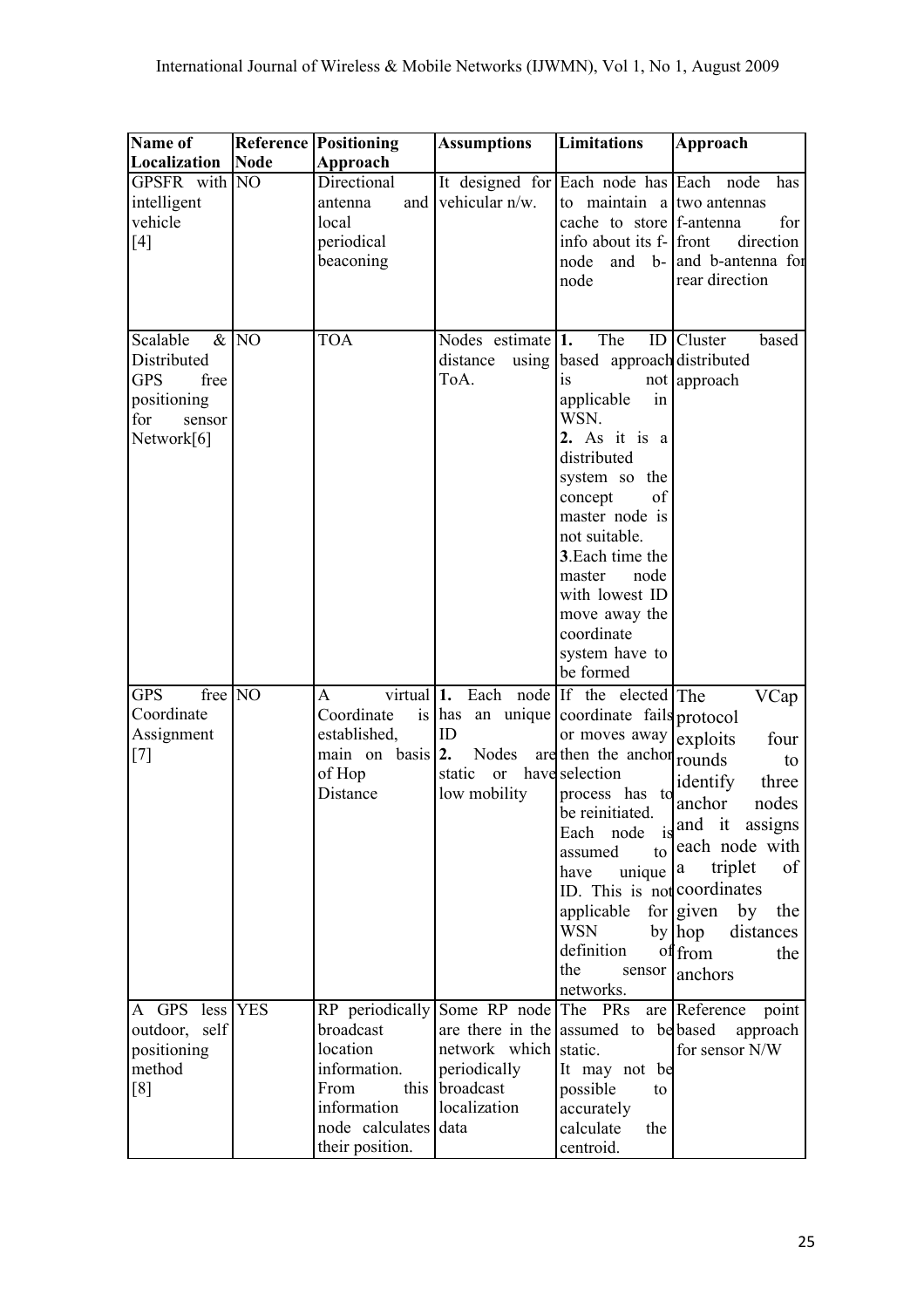## **3. PROPOSED POSITIONING FRAMEWORK FOR BUILDING THE NETWORK**

We propose that there would be three types of nodes as G-nodes, CG-nodes, and N-node. It is assumed that G-nodes are GPS-enabled and can find their own location using GPS. In the network only a few nodes need to be G-nodes. The rest of the network can find there positions in a process described later in this section. The assumed network structure and routing proposed in the paper are primarily aimed for a GPS scarce area. The CG-nodes are equipped with antennas. These antennas are capable of receiving signals from other nodes and can measure the received signals strength indicator (RSSI), the angle of arrival (AOA) of received signals from other nodes. A CG-node X can compute its position by exchanging signals with some other node Y, whose location has been recently estimated. At last the N-nodes, which are not aware of their position. These nodes form a part of a cluster and need not find their precise positions. Usage of these three types of nodes is aimed towards making the protocol energy-efficient.

The exact distribution of the G-nodes and CG-nodes across the network may vary. However, the proposed LACBER protocol requires that each cluster must have at least one G-node or CGnode in it. The GPS components are expensive and tend to reduce portability of nodes. Besides, the nodes need to spend their battery-power for estimating positions. The energy requirement is particularly more for GPS activities. However, we stress on the factor that the proposed routing protocol does not demand a high precision in estimating the position of nodes. Therefore, a relatively sparse population of G-nodes and CG-nodes would serve the purpose. This makes the entire protocol more energy-efficient.

There will be a process to select a reference node or the cluster head of a cluster, consisting of the G-node, CG-node and N-node. This reference node or cluster head election process will take place first, in the G-node level on the basis of a couple of criteria that is remaining energy, and speed of node. A reference node has to find its position till it serves in that role. Hence, it must be left with sufficient energy when it is elected. On the other hand, if a candidate node has a very high mobility, then it is likely to leave the cluster soon. This would involve re-electing another node as the new reference node. Thus, an ideal candidate for reference node must have relatively low mobility and high remaining energy level.

A node matching both of these criteria may be elected as the reference node. If a node is G-node but it is having very low energy level, then it can not be the reference node. If no G-node is found in a zone that meets the criteria to be a reference node, then any CG-node which can communicate with nearer zone's reference node to estimate its own position, may be the reference of that zone. However, the CG-node too like candidate G-nodes must meet the composite criteria of high remaining energy and low speed. These reference nodes form different cluster along with the CG-nodes, N-nodes, and may be also with other G-node that are not selected as reference node. Figure 1 shows the cluster, formed with nodes labelled from 1 to 8.

### **3.1. Election of Reference Node**

Our objective is just not to propose a cluster based routing protocol, but to make it efficient by making it location aware. We require a reference node in each cluster that would be able to find its position, and thus would give a rough location of the cluster in the network. All the member nodes in the cluster shall be using the position of the reference node for finding routes to other nodes in the MANET.

At the beginning each G-node calculates its priority as function of its average speed and remaining energy. Nodes priority measurement is based on the idea proposed in [9]. In case there is no G-node in a cluster, or all the G-nodes in the cluster have low priority values falling below the threshold value, the CG-nodes in the cluster become candidates for the reference node. Each candidate cluster node, say C, then broadcast respective priority values within the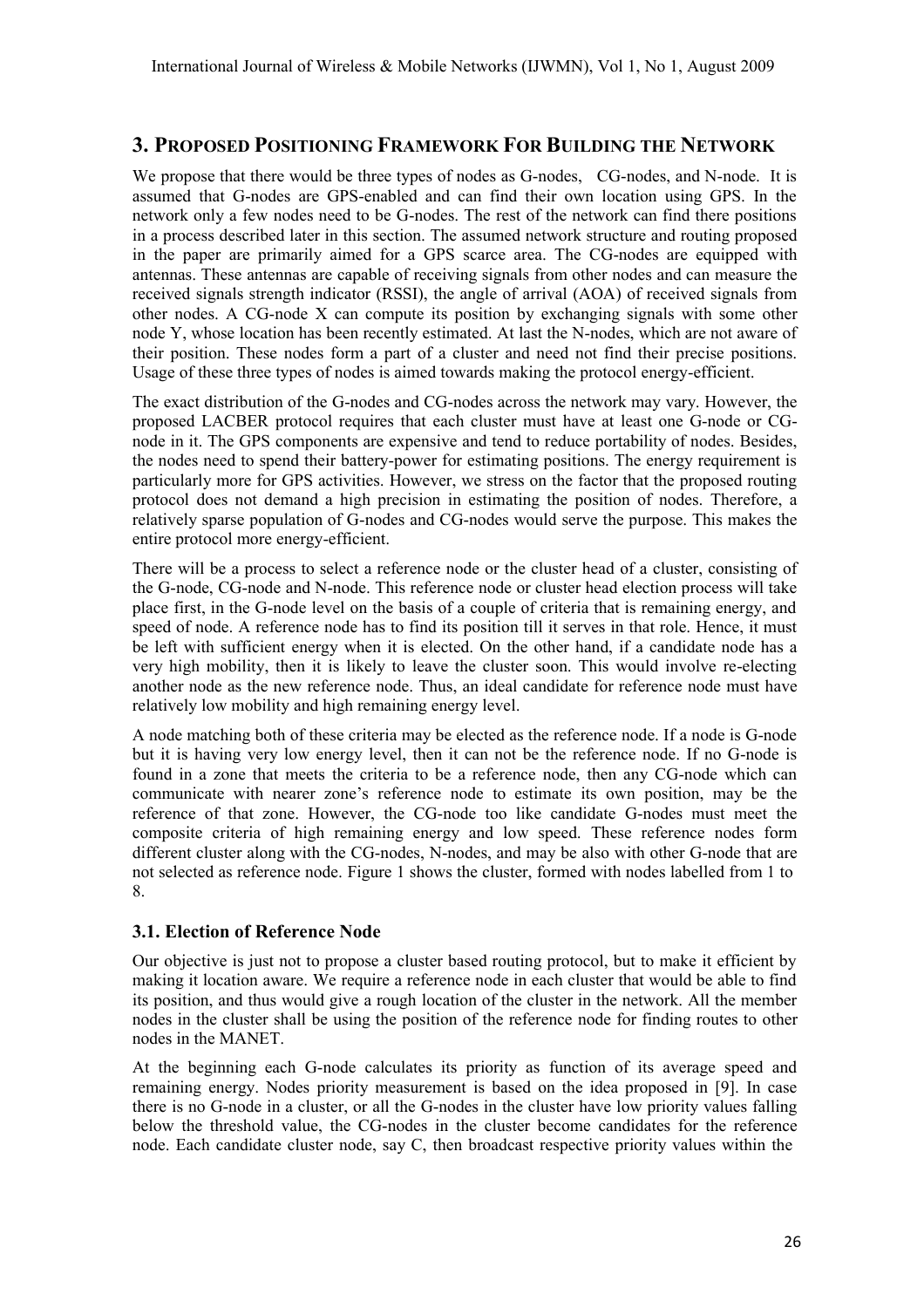cluster and initiates a local timer, say  $T<sub>C</sub>$ . The node waits for replies from other candidate nodes in the cluster. If it does not get any response within  $T<sub>C</sub>$ , then we assume that there is no other candidate node in the cluster. Node  $\overline{C}$  is elected as the reference node of the cluster. The detailed process of the election of a reference node for the cluster in presence of a candidate Gnode and in its absence has been discussed in sub-section 3.1.1 and in 3.1.2.

#### **3.1.1. Reference Node Election in Presence of G-node**

Let us explain the formation of cluster when there are G-nodes in an area. Each G-node, say  $G_i$ , would compute its priority value, say  $P_i$  using EQN 1.

$$
P_i = \xi (S_i, E_i) \qquad \qquad \dots \text{EQN 1}
$$

where, Si represents the speed of node  $G_i$ , Si  $\in (0, \infty)$ ; E<sub>i</sub> represents the energy level of node  $G_i$ ,  $E_i \in [0,1]$ . There would be a threshold value  $P_T$  for this priority. A node cannot be a candidate for reference node if its priority  $P_i$  is less than  $P_T$ . Next, Now, each G-node in the cluster whose priority is greater than or equal  $P_T$ , broadcasts its priority within the cluster and at the same time it initiates a local timer. The value of this timer is decided such that before the timer expires, the concerned G-node receives priority reply from other G-nodes in the cluster. This way, all the candidate G-nodes in the cluster get the priority values of each others. The G-node with the highest priority value will be the reference node of that cluster.

In Figure 1,  $C_1$  is referred to as the Cluster 1. In this area nodes  $G_1$ ,  $G_2$  and  $G_7$  are three Gnodes. Now, each of these nodes, say  $G<sub>2</sub>$  calculates its priority, say P<sub>2</sub> using EQN 1. If Pi is greater than or equal to  $P_T$  then it broadcasts its priority within the cluster and at the same time it initiates a timer, say  $T_2$ .  $G_2$  waits for any reply from  $G_1$ ,  $G_7$ . Value of  $T_2$  is decided such that before the timer expires,  $G_2$  receives priority reply from both  $G_1$ ,  $G_7$ . This way, all three competitors get the priority of each others. The G-node with the highest priority, say  $G_1$  in this case, will be elected as the reference node of the cluster.

#### **3.1.2. Reference Node Election in Absence of G-node**

Suppose in some area there are no G-nodes, then the cluster formation will be the responsibility of the present CG-nodes. A CG-node is not GPS enabled. However, it is equipped with antennas capable of receiving signals from other nodes and can measure the received signals strength indicator (RSSI), the angel of arrival (AOA) of received signals from other nodes. A CG-node X can compute its position by exchanging signals with some other node Y, whose location has been already computed.

In order to elect a CG-node X as the reference node of a cluster, two basic criteria are to be met. Firstly, priority of X must not be less than  $P_T$  as explained in section 3.1.1 and there must be some node Y (a G-node or another CG-node) within the radio frequency range of X whose position is already known. Node X now can exchange signals with Y and from the RSSI and AOA, it would be able to compute its position [1]. In this way, a reference node may be elected for a cluster where there is no G-node.

It can be seen from figure 1 that in the lower-left portion there are no G-Node to take the responsibility of a reference node. In this situation node  $CR_2$  (or  $CR_6$ ) finds that there is no broadcast message from any reference node announcing itself as a reference node. So  $CR_2$  (or  $CR<sub>6</sub>$ ) try to estimate their position from any nearer G-Node.  $CR<sub>2</sub>$  will estimate its position from  $G_1, G_3$  and  $G_5$ . In this way CR<sub>6</sub> will estimate its position from  $G_8$  and  $G_5$ . When they estimate their position then it will be the master node. If in an area two node perform the same function then which one broadcast it self as a reference node will be considered as a reference node of that area. And under its reference cluster will be formed.

There is another case in which the CG-nodes are not even getting position information from nearer cluster's G-Node. In this case CG-Node will estimate its position from another CG-Node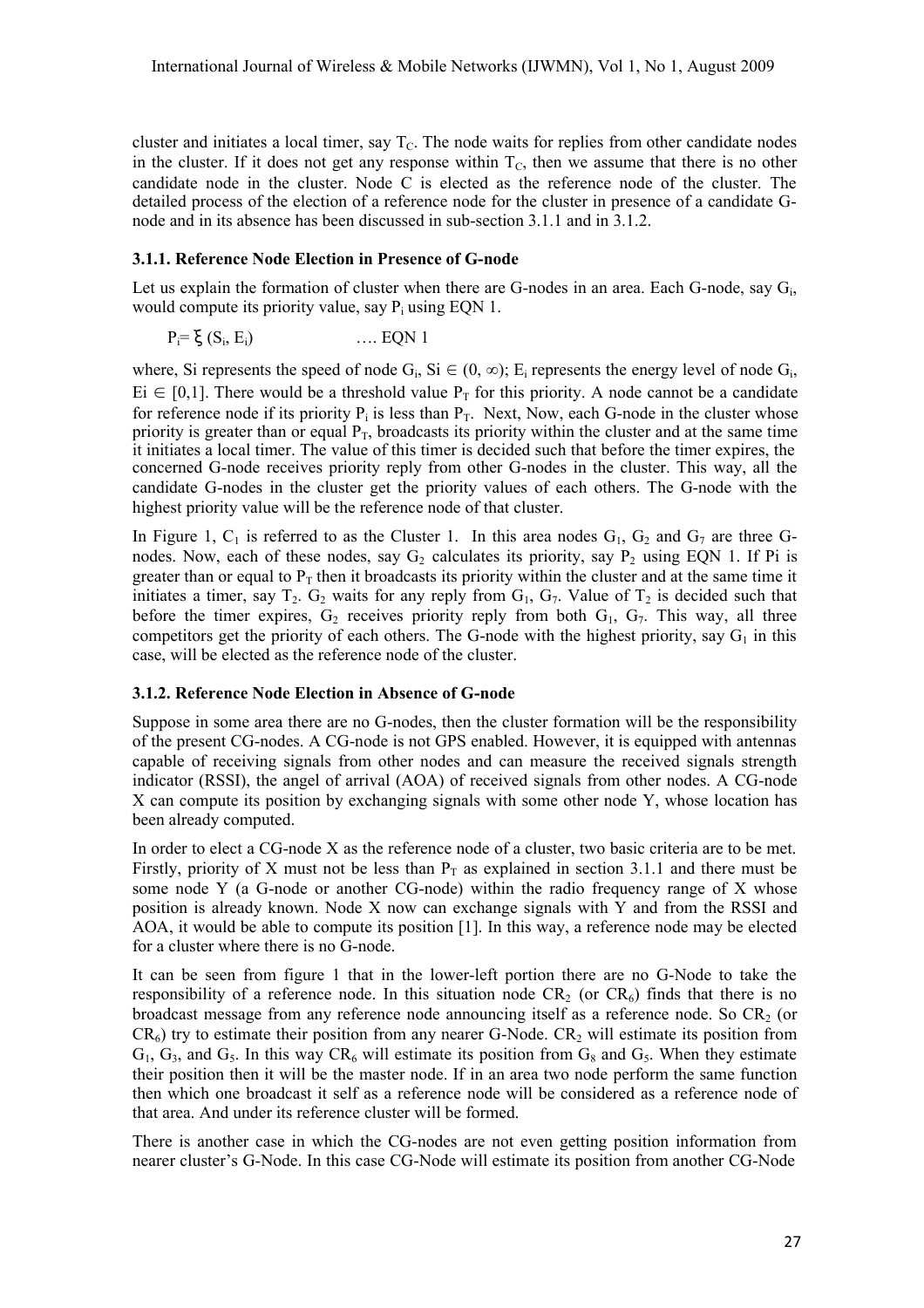which has already estimated its position from any G-Node near by. In cluster 7, node  $CR<sub>7</sub>$ estimates its position from  $CR_2$  and takes the responsibility of a reference node for the cluster.



Figure 1: Cluster Formation

### **3.2. Algorithm for Reference Node Election**

After reference node is elected by any of the above method, reference node informs all the nodes within its range. When a node becomes reference node then it broadcasts a message announcing itself as a master. All nodes in the range of node  $G_1$  who receive this message become member nodes. When the member nodes receive this message they inform the reference node about their position by some acknowledgement massage. Thus a number of clusters established within the network. In [6] the 'local coordinate system' formation is done by measuring TOA between slaves. The local coordinate system converges to global coordinate system. The zones are assumed to be non-overlapping.

In this proposed system when the clusters are established under reference nodes. The reference nodes exchange their cluster information. After the deployment of the ad-hoc network the priority of each GPS enable node is calculated.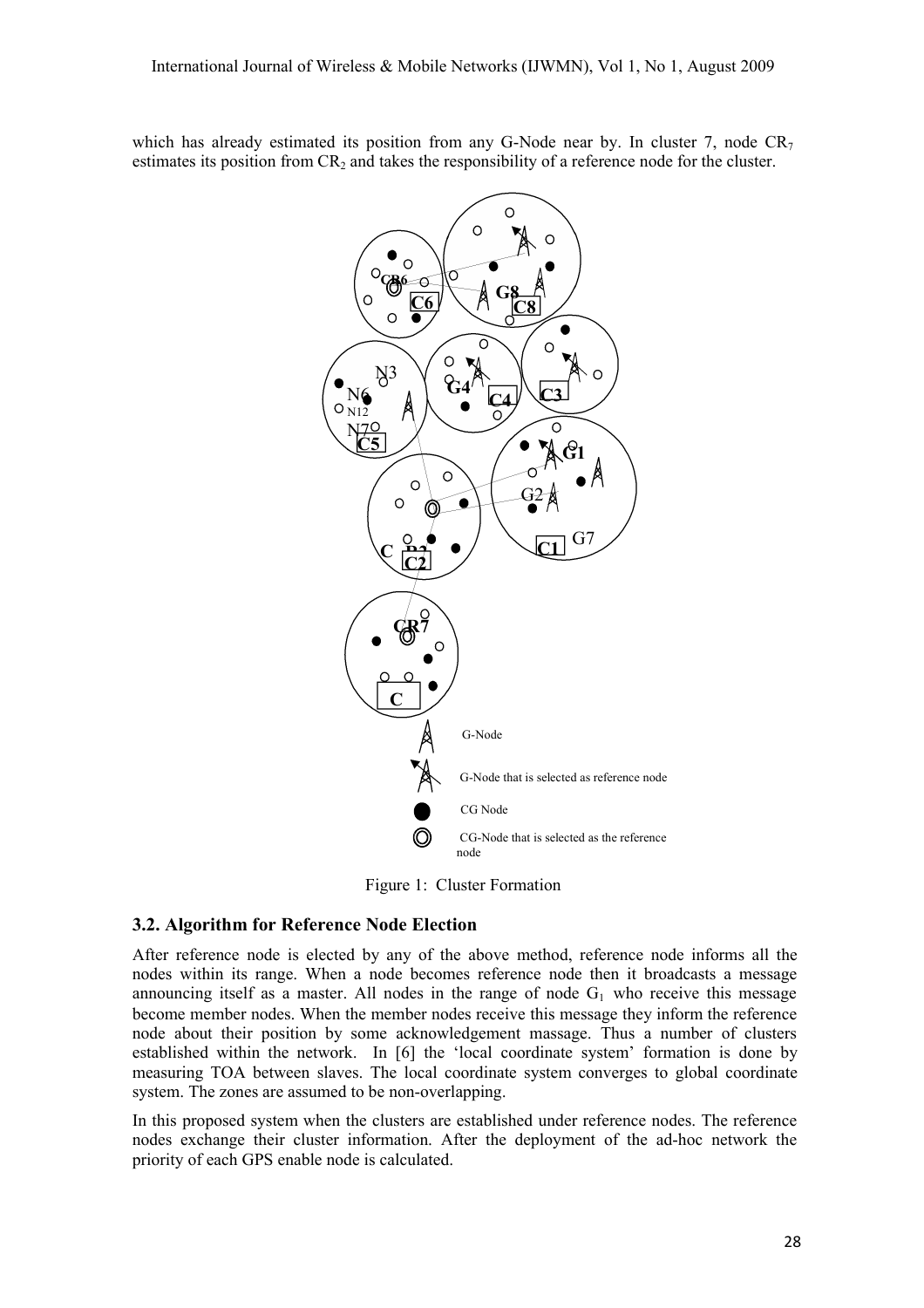#### **Procedure Election**

Begin

 $P_i$  = calculatepriority();

if  $(P_i \geq P_T)$ 

start timer  $T_1$ ;

boardcast priority Pi;

poll for reply priority from other candidate nodes;

timer lapses  $(T_1=0)$ 

if no  $R_M$  is received then

*/\* R<sup>M</sup> is the reply message \*/*

Node = ClusterHead;

else

find node X with highest priority from the  $R<sub>MS</sub>$ ;

elect X as reference node;

endif

else

discard Node as candidate reference node;

endif

End

Function Calculatepriority()

Begin

 $P = f(E, S);$ 

 $/*$  P, E and S are priority, remaining energy and mobility of the node respectively  $*/$ 

return(P);

End.

## **3.3. Energy Efficiency**

One of the objectives of proposing LACBER is to minimize consumption of energy in route discovery. The aim is to quantify the energy consumed and to study the total energy required by varying the number of nodes in the network.

**Lemma I:** If  $P_{ii}$  and  $E_p$  be the energy required to route data packet from node i to node j and the energy required to calculate position by the node respectively then the total energy consumed by the node in the network  $E_c$  is

$$
E_c = \sum_{i=1, j=2}^{n} P_{ij} + E_{p,}
$$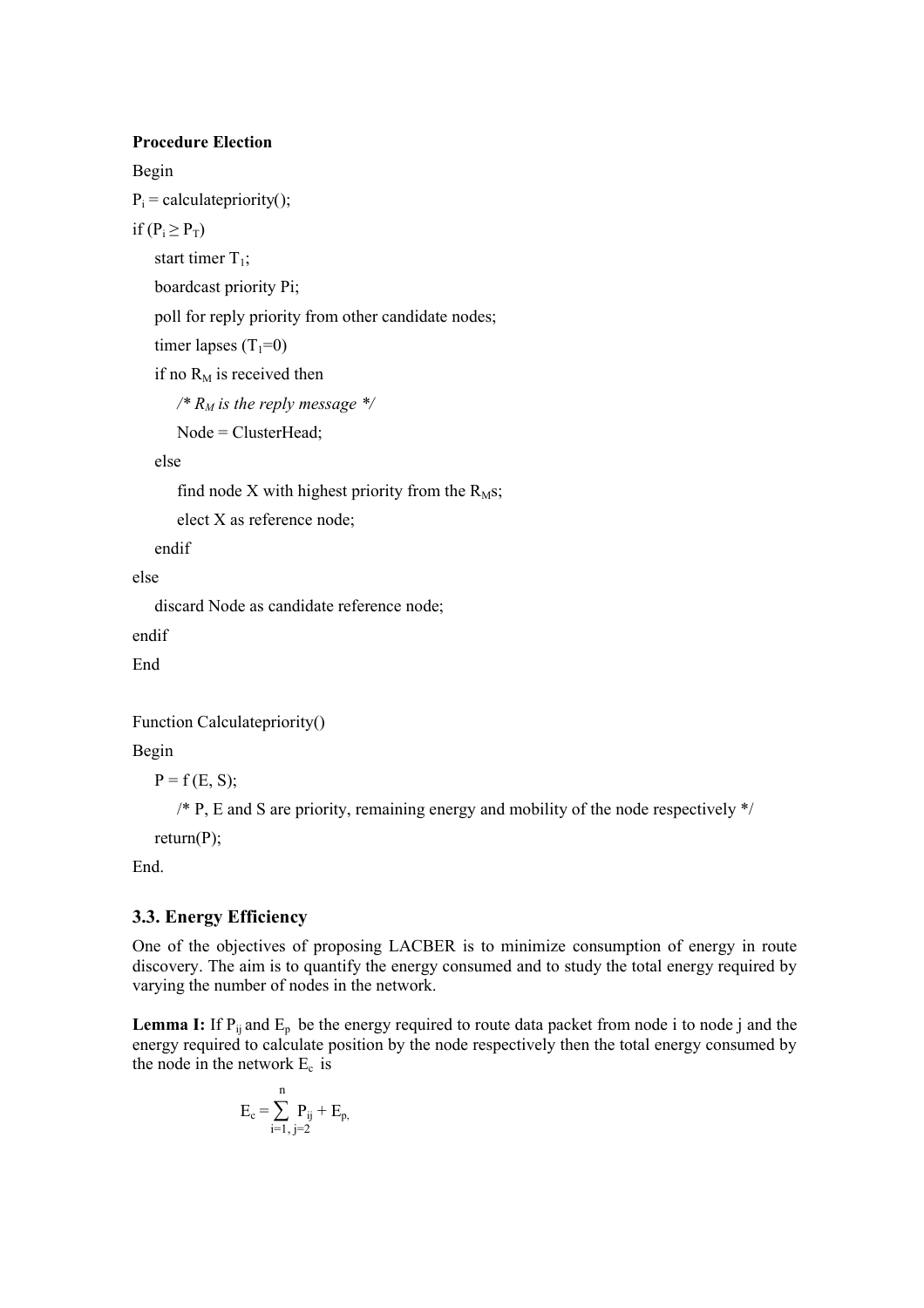Proof: Let  $E_e$  be the total initial energy of a node and  $E_c$  is the energy consumed by the node in the network. Therefore the remaining energy of each node  $E_i$  may be calculated as  $E_i = E_e - E_c$ 

Total energy consumed by the node in the network is equal to the energy required to route packet from one node to another node plus the energy required to calculate the position by the node. The energy required P<sub>ij</sub> to route packet from node i to node j, would be  $\hat{P}_{ii} = K^*D_{ii} + \partial$ , where K is the average size of the packet,  $D_{ij}$  is the distance between the node i and node j and  $\partial$ is the environmental constant.

Therefore the total energy consumed by the node in the network  $E_c$  is

$$
E_c=\!\!\sum_{i=1,\ j=2}^n P_{ij}+E_{p,}
$$

**Corollary I:** The average energy level of nodes and hence of the network is given by:

$$
E_a = (\sum_{i=1}^{n} E_i) / n
$$
, where n is the total number of nodes.

As most of the nodes are not involved in calculating their position  $E_p$  becomes NULL. Moreover our algorithm ensures less number of hoop counts which in turn reduces  $\sum P_{ij}$  These factors in turn increases the average energy level of each node and hence of the network. The lower computational complexity towards calculation of location information in making routing decision minimizes energy consumption per routing tasks.

### **4. LOCATION AIDED CLUSTER BASED ENERGY EFFICIENT ROUTING**

We now introduce the proposed location aided cluster based energy efficient routing (LACBER) algorithm. In this approach the main importance is not the position accuracy but the zone based forwarding of the packets. A reference tries to forward the packet in the zone of the intended receiver. Before we describe the logic of routing that utilizes the reference nodes as described above, let us note the additional data structure that are to be maintained in the reference nodes.

#### **4.1. Additional Storage Requirement in Nodes**

The routing protocol does not require ordinary cluster members to store any additional information other than the ID and position of the corresponding reference nodes. However, each reference node in the clusters maintains a local reference table in which the clustering information including the positions of the reference nodes in the clusters are stored.

Each reference node exchanges information with other reference nodes stating its position and the list of members in the cluster. As for example, if position of the reference node, say  $G_5$ , in Cluster C<sub>5</sub> is  $(X_1, Y_1, Z_1)$  and the other members in C<sub>5</sub> are N<sub>3</sub>, N<sub>6</sub>, N<sub>7</sub>, N<sub>9</sub>, and N<sub>12</sub>, then the reference node would broadcast a cluster message  $\leq G_5$ ,  $(X_1, Y_1, Z_1)$ ,  $N_3$ ,  $N_6$ ,  $N_7$ ,  $N_9$ ,  $N_{12}$  for other reference nodes in the network. Each of the reference nodes stores these cluster messages in a local reference table. The structure of a typical reference table is shown in Table 2.

The member nodes know their reference node's position. When a node X in the network needs to communicate to another node Y, node X first sends the RREQ to the reference node  $R_X$  of its own cluster. The reference node maintains a table from which it can identify the cluster for the target node Y. The position of the reference node for the target cluster is noted. RREQ packets are forwarded to the nodes that fall only in the direction of the target.

Suppose any member node under reference  $G_1$  want to send message to node under reference node  $CR_2$ .  $G_1$  node knows that the intended receiver is in the cluster of node  $CR_2$ , which is either a G-node or CG node. So the position information in reference level is available. So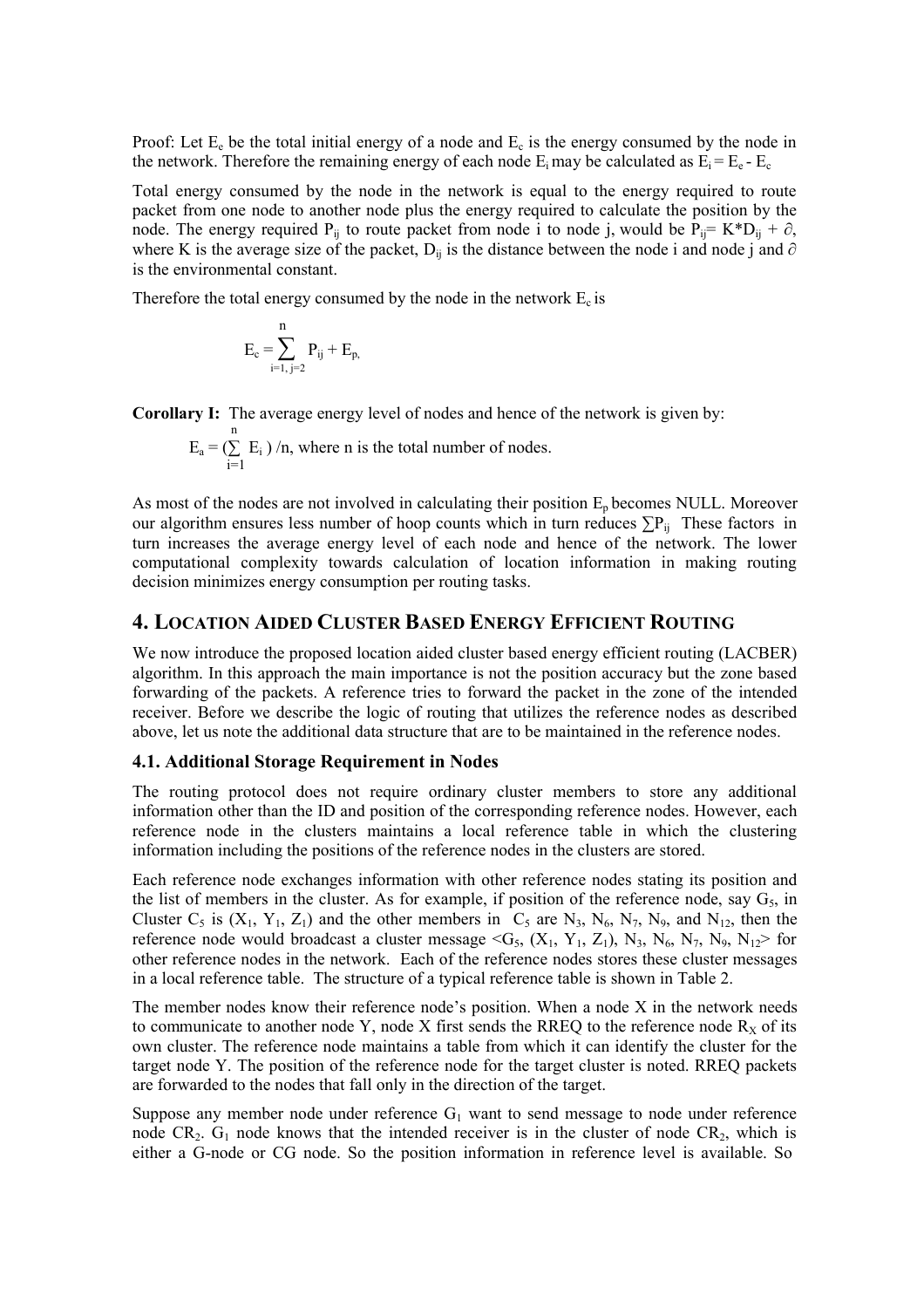reference  $G_1$  sends that message towards the cluster 2. If the target node is still in cluster2, then the RREQ through the cluster head reaches the target and a RREP is to be sent back. The position of the target cluster thus would reduce the overhead of control messages as the RREQ packets can be sent towards a specific direction, and need not be broadcasted to all possible directions.

In this environment no node is considered as completely static. If a member node leaves its cluster (suppose node 'N<sub>11</sub>' move from CR<sub>2</sub> cluster to G<sub>1</sub>). So reference node G<sub>1</sub> can identify its position. While the routing takes place from  $G_8$  to  $CR_7$  and between the routes if reference node  $G_1$  can sense that intended node is in its cluster, then  $G_1$  stops further forwarding the message.

The major steps in the adaptation scheme are: (1) form cluster using LACBER; (2) execute LAR on each reference node; (3) forward packets to receivers through their respective reference none. The clusters are communicated via reference nodes. In our approach the reference nodes which form a *super reference node cluster* follows routing algorithm as per LAR. The rest of the procedure is done according to the following algorithm. The corresponding sequence diagram of the routing is shown in Figure 2.



Figure 2: Sequence Diagram of the Routing

## **5. PERFORMANCE ANALYSIS**

We have evaluated our approach by simulation. The simulated environment consists of 1024 wireless mobile nodes which are randomly distributed in a square area of  $10000m \times 10000m$ . The MAC protocol is IEEE 802.11 and its data rate is 11 Mbps. The radio transmission range is 200 meters. The energy required for calculating the position of a node is considered as unit.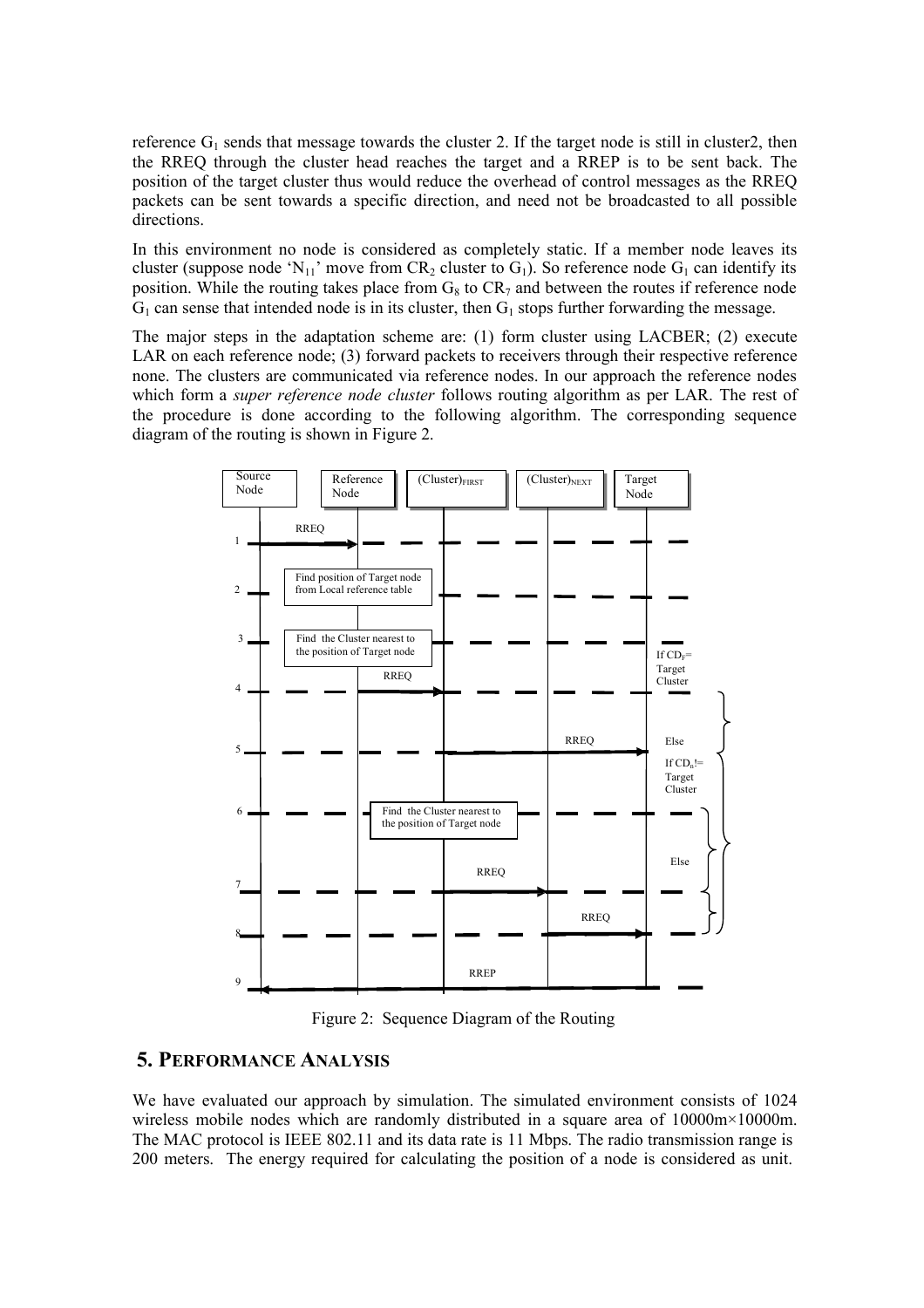Size of the data packet is also considered as unit. Total electronic energy of a node is considered to be 10 unit.

In successive stages total of 64, 128, 256 and 512 set of nodes are created respectively. The performance metrics used for the evaluation of LACBER are stated as follows

- Total energy required for position calculation by successive set of nodes
- Total number of hop counts for routing data packets by successive set of nodes
- Average energy per packet for routing from source to destination for successive number of nodes
- Total remaining energy of successive number of nodes
- Average energy level of each node for successive set of nodes

The results are plotted against the above set of nodes consecutively to get the graph shown in figures 3 thru 7.



Figure 3. Total Energy Required Vs Number of Nodes



Figure 4. Hop Counts Vs Number of Nodes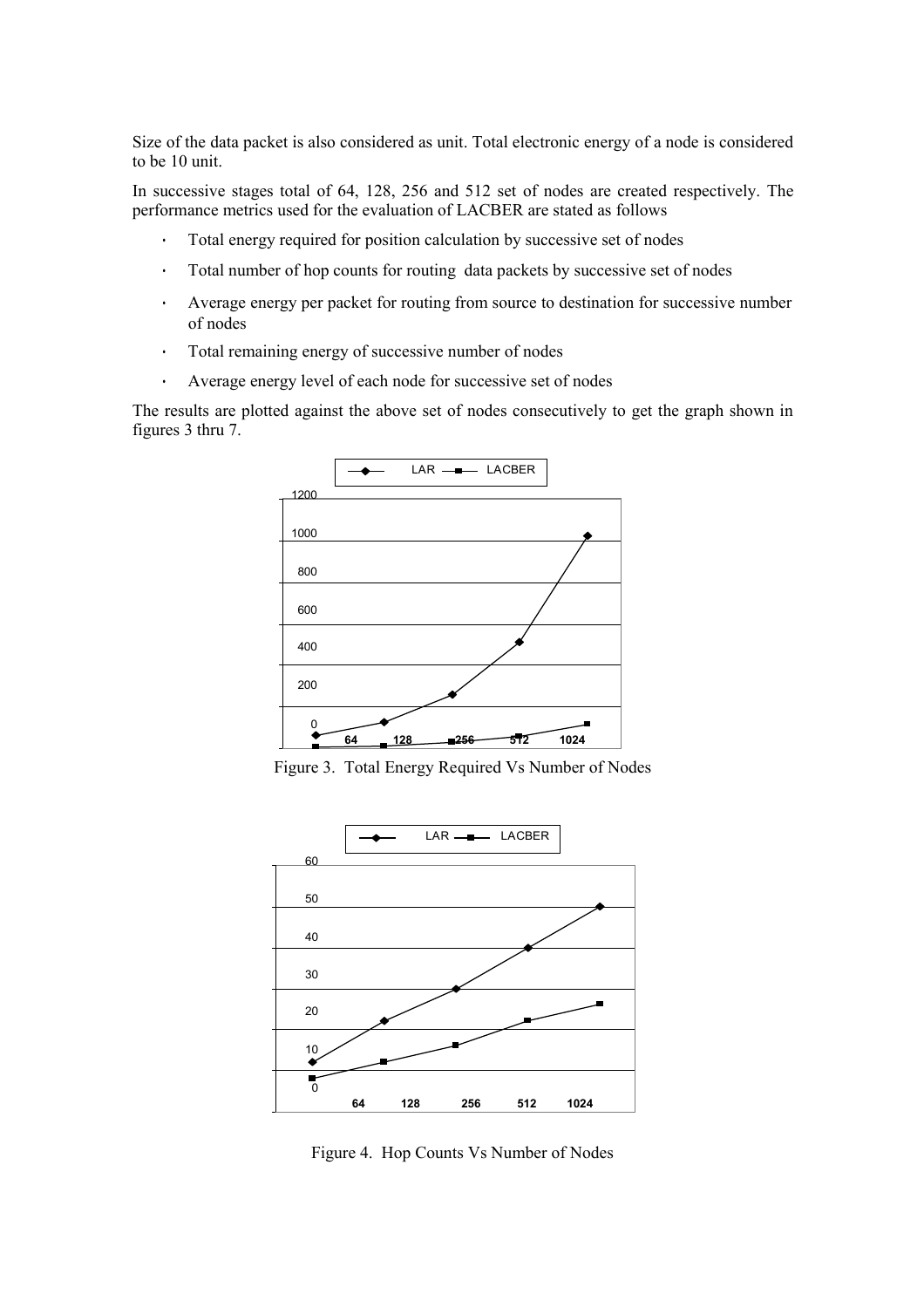

Figure 5. Average Energy Required Vs Number of Nodes



Figure 6. Total Remaining Energy Vs Number of Nodes



Figure 7. Average Remaining Energy Vs Number of Nodes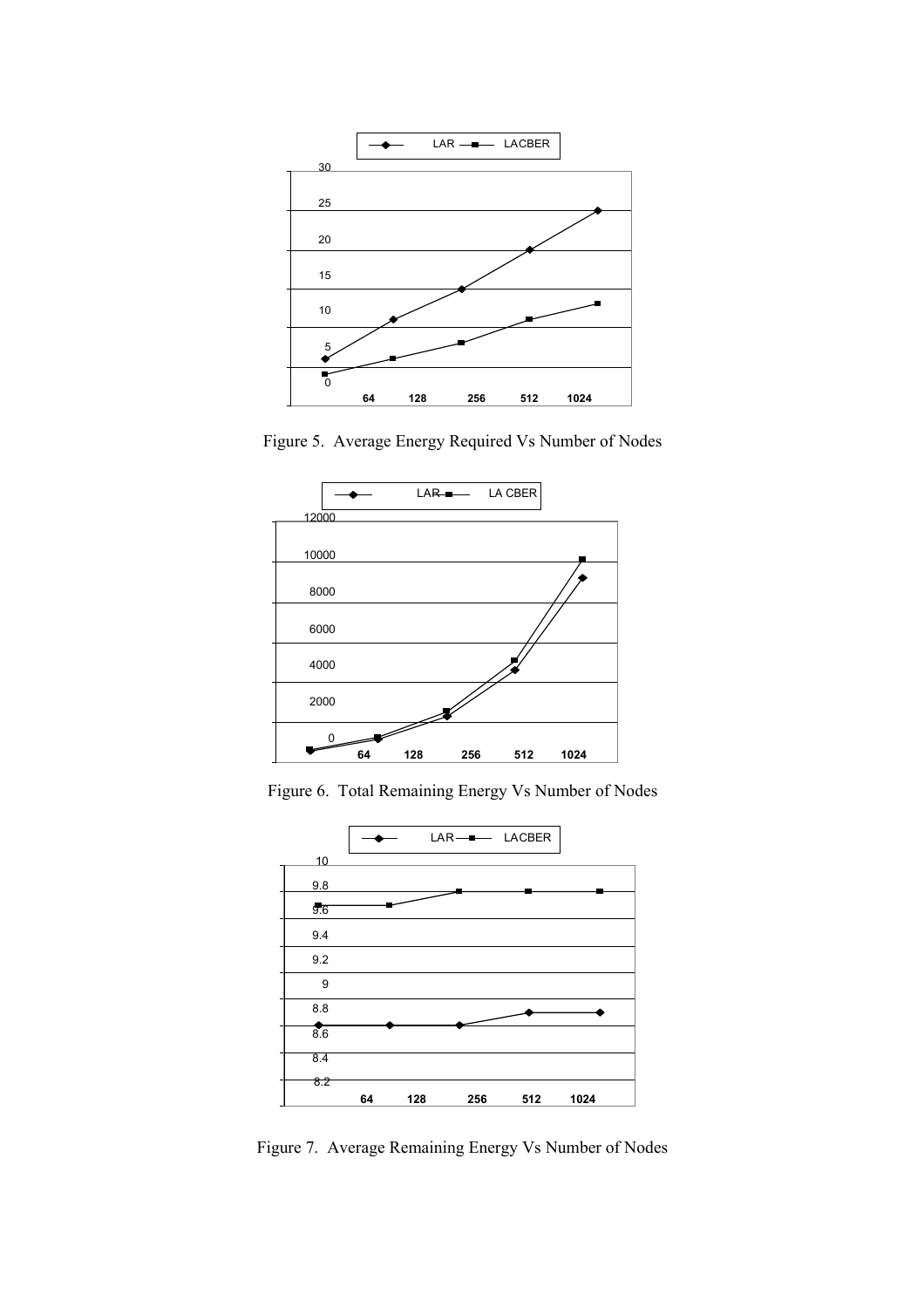Figure 3 shows the variance in the total energy required for calculating position with respect to the number of nodes. It is observed that the energy required for position calculation is less in LACBER as compared to LAR [12]. This may be explained by the fact that in LACBER, a majority of the nodes need not required to calculate its position. Figure 4 shows the variance in the total number of hop counts for routing data packets with respect to the number of nodes. It is observed that the total number of hop counts for routing data packets is less in LACBER as compared to LAR.

Figure 5 shows the variance in the average energy per packet for routing from source to destination with respect to the number of nodes. In LACBER total number of hop counts for routing data packets is less. Due to this the average energy per packet for routing from source to destination is less in LACBER as compared to LAR[12]. Figure 6 shows the variance in the total remaining energy with respect to the number of nodes. In LACBER total energy consumed by the node (which is the sum total of the energy by nodes required to route packet from source to destination and energy required by the nodes to calculate position) in the network is less. Due to this the total remaining energy of nodes is more in LACBER as compared to LAR[12]. Figure 7 shows the variance in the average energy level of each node with respect to the number of nodes. In LACBER the remaining energy of the nodes is more and hence the average energy level of each node is more in LACBER as compared to LAR [12].

The results show that using the proposed positioning framework, the routing performance has improved over Location aided routing (LAR) in terms of total energy consumption, mean hop count and the average energy of the network.

**Lower communication overhead:** All the reference nodes have a local reference table to maintain information about the clusters from where it finds the position of the cluster for target node. It guarantees all routes are loop-free, and typically provides multiple routes for any source/destination pair that requires a route. Following topological changes that do require reaction, the protocol quickly reestablishes valid routes. This ability to initiate and react infrequently serves to minimize communication overhead.

**Low cost:** In the proposed framework, most of the nodes are GPS free. So the hardware infrastructure requirement for the network is limited as compared to LAR with all GPS enable nodes. These in turn makes it cost effective.

**Energy efficient:** The proposed LACBER consumes less energy than LAR. The two possible reasons are: first, most of the nodes are not involved in calculating their location information; second, proposed algorithm ensures less number of hoop counts. These in turn reduces the energy consumption per routing tasks.

## **6. CONCLUSION**

In this paper, we have presented an algorithm which is location aided and also energy efficient. This approach is applicable in GPS scarce network. The major contribution of the work is in proposing a new location aided routing methodology that is energy efficient too. The positioning framework that this new protocol uses is suitable for GPS scarce environment. The proposed LACBER is a better location aided routing protocol comparing LAR in terms of lower hop-count and improved energy utilization. The solution is low cost and energy efficient. The GPS enable nodes wakes up periodically to listen for changes and goes back to the sleep mode to conserve energy. The location information helps keeping the number of control message exchanges low during the route discovery process. This is useful for better utilization of bandwidth.

## **7. REFERENCES**

[1] Capkun, S.; Hamdi, M.; Hubaux, J.-P. **"**GPS free positioning in mobile ad-hoc networks", Cluster Computing Journal, Volume 5, Issue 2, pp. 157-167; April 2002*.*